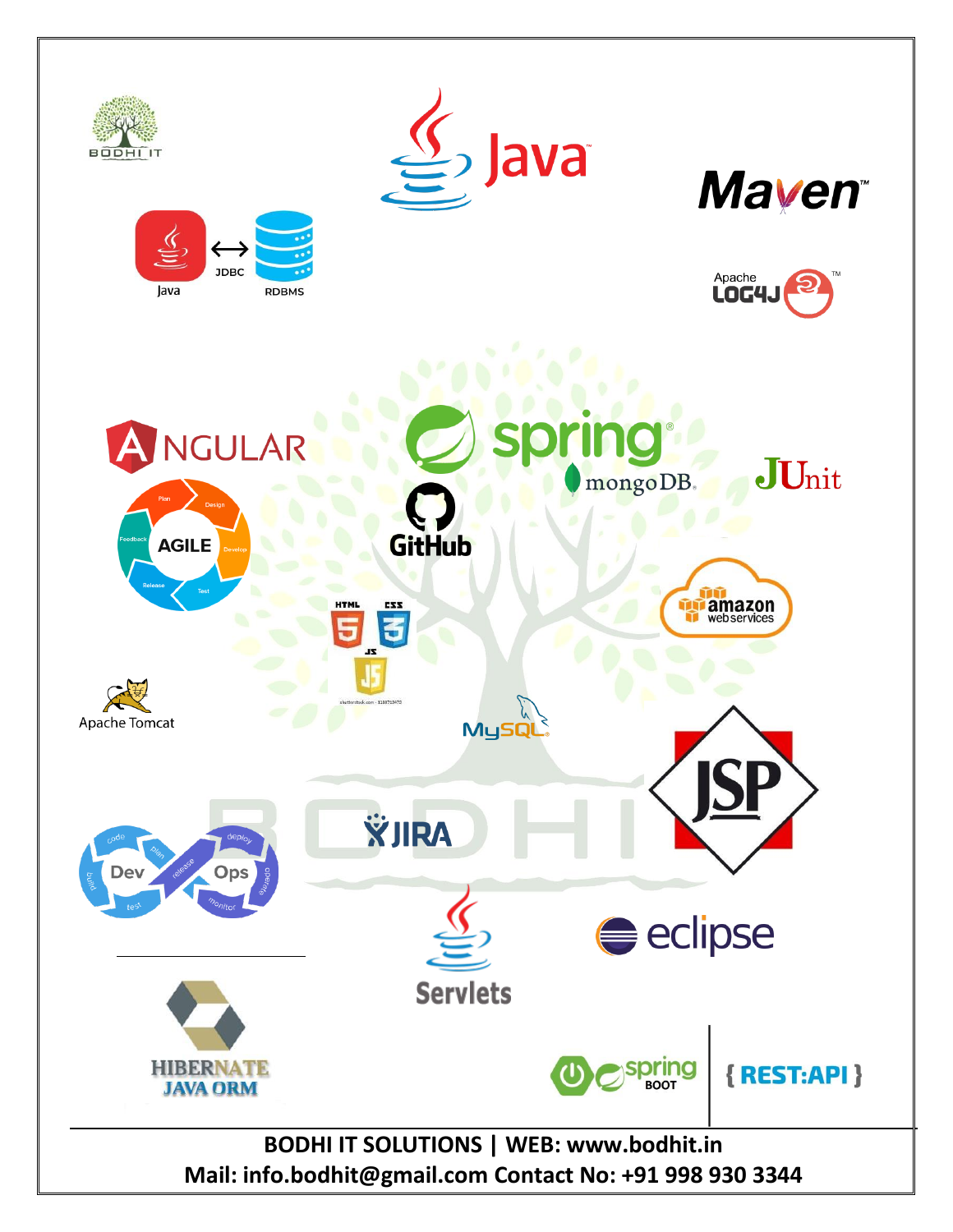# **JAVA COURSE CONTENT**

## **Core Java**

- Introduction to Java
- Data Types and Variables
- Classes and Objects
- Object Oriented Programming
- Constructors
- Control Statements
- Abstract Classes
- Interfaces
- Packages
- Exception Handling
- Multi-threading
- Collection Framework
- **Generics**
- Input Output Streams
- Java 8 Features

#### **JDBC**

- Introduction to SQL
- Introduction to JDBC
- Architecture of JDBC
- Types of Drivers
	- o JDBC-ODBC Bridge Driver
	- o Native-API Driver
	- o Network Protocol Driver
	- o Thin Driver
- CRUD Operations using JDBC in Java
- Batch Processing
- **•** Transaction Management

## **Servlets**

- Introduction to Web Technologies
- Ways to create a Servlet
	- o Implementing Servlet Interface
	- o Extending GenericServlet
	- o Extending HttpServlet



**RDBMS** 

**JDBC** 

Java

**BODHI IT SOLUTIONS | WEB: www.bodhit.in Mail: info.bodhit@gmail.com Contact No: +91 998 930 3344**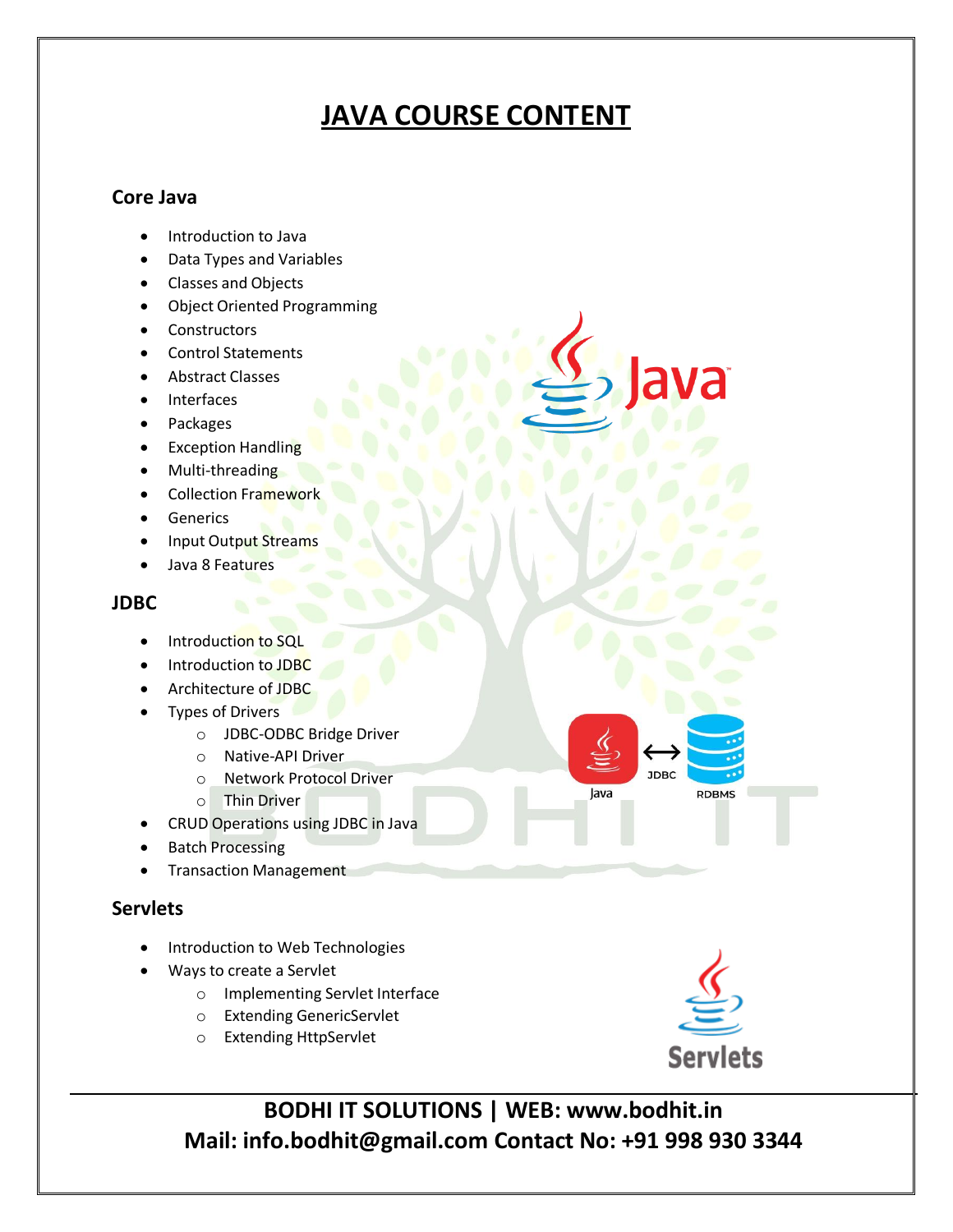- Html with Servlet Communication
- Html with Servlet and Database Communication
- Servlet with Servlet Communication
- ServletConfig & ServletContext
- Session Tracking

### **JSP**

- Introduction to JSP
- Architecture of JSP
- JSP Scripting Elements
	- o Scriplet Tag
	- o Expression Tag
	- o Declaration Tag
- JSP Directive Elements
	- o page Directive
	- o include Directive
	- o taglib Directive
- JSP Action Elements
	- o forward
	- o include
	- o bean
	- o setProperty
	- o getProperty
- JSP Implicit objects
	- o request
	- o response
	- o config
	- o application
	- o session
	- o pageContext
	- o page
	- o exception
- JSP and JDBC

#### **Hibernate**

- Introduction to Hibernate
- Architecture of Hibernate
- Database CRUD Operations
- Inheritance
	- o Table per Hierarchy
	- o Table per Sub Class



**BODHI IT SOLUTIONS | WEB: www.bodhit.in Mail: info.bodhit@gmail.com Contact No: +91 998 930 3344**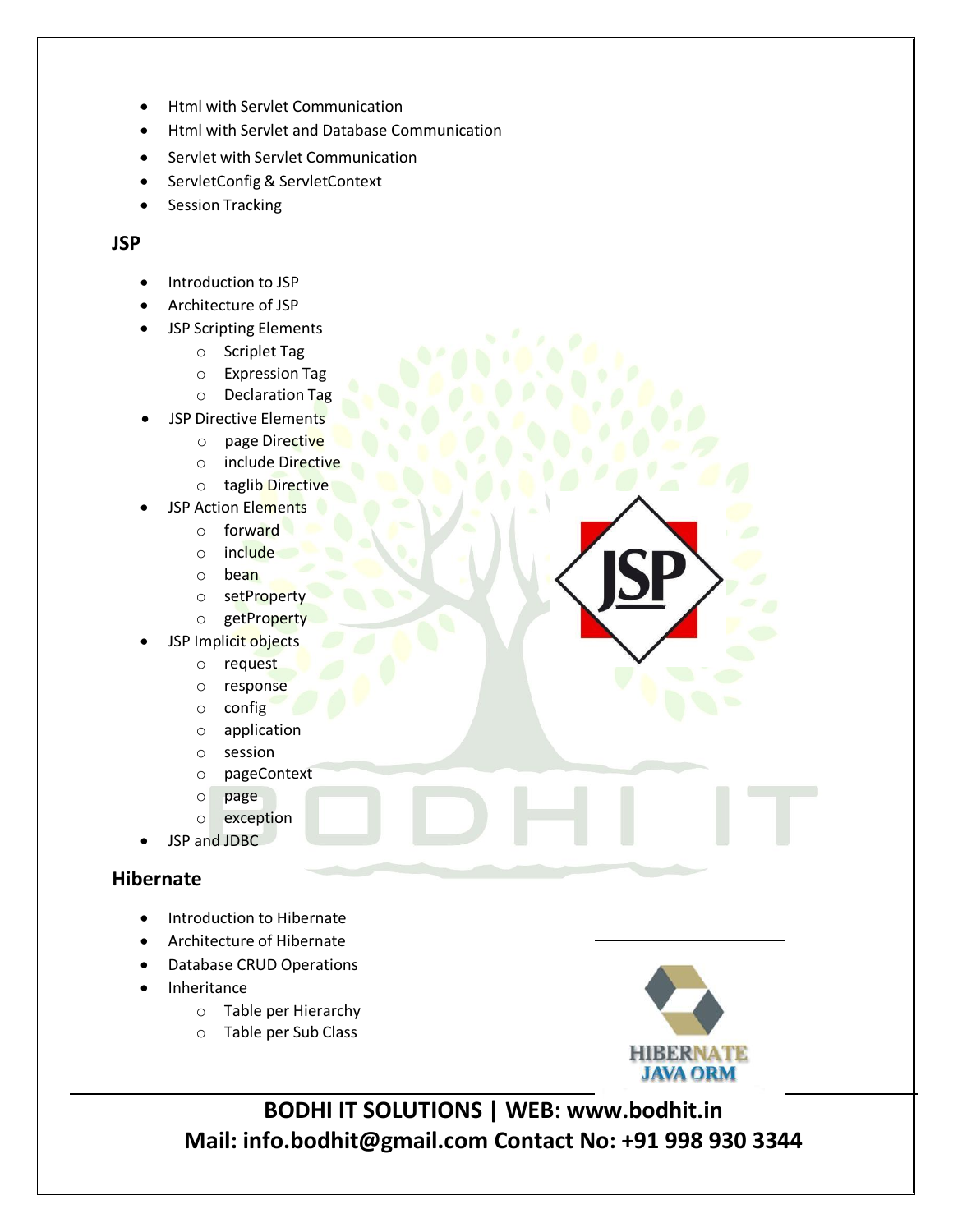- o Table per Concrete Class
- Hibernate Relationships
	- o One-to-one
	- o One-to-many
	- o Many-to-one
	- o Many-to-many
	- HQL and Restrictions
- Criteria in Hibernate

## **Spring**

- Introduction to Spring
- Spring Core (Basic Concepts)
- Spring Core (Advanced Concepts)
- Spring Core (3.0 Annotations)
- Spring MVC
- Spring AOP
- Spring ORM
- Spring Transaction
- Spring JDBC
- Creating Views in Spring MVC

# **Spring Boot & REST API**

- Spring Boot Introduction
- Spring Boot + Maven Hello World Example
- Creating a RESTful Web Service Example
- Common Application Properties
- How to Change Default Tomcat Server Port
- How to Change Default Context Path
- How to Reload Changes Without Restarting the Server
- How to Create/Configure a Data Source
- How to Configure Multiple Data Source
- Spring Boot + Spring Security RESTful Web Service with basic Authentication
- Spring Boot + Spring Security RESTful Web Service with Database Authentication

{REST:API}

**AGILE** 

- Spring Boot + Spring MVC + JSP Hello World Example
- Spring Boot RESTful Web Service with POST Request in JSON Example

# **Agile Methodology**

- Agile Methodology Introduction
- Advantages & Disadvantages of Agile
- Agile Manifesto

**BODHI IT SOLUTIONS | WEB: www.b** 

**Mail: info.bodhit@gmail.com Contact No: +9\_**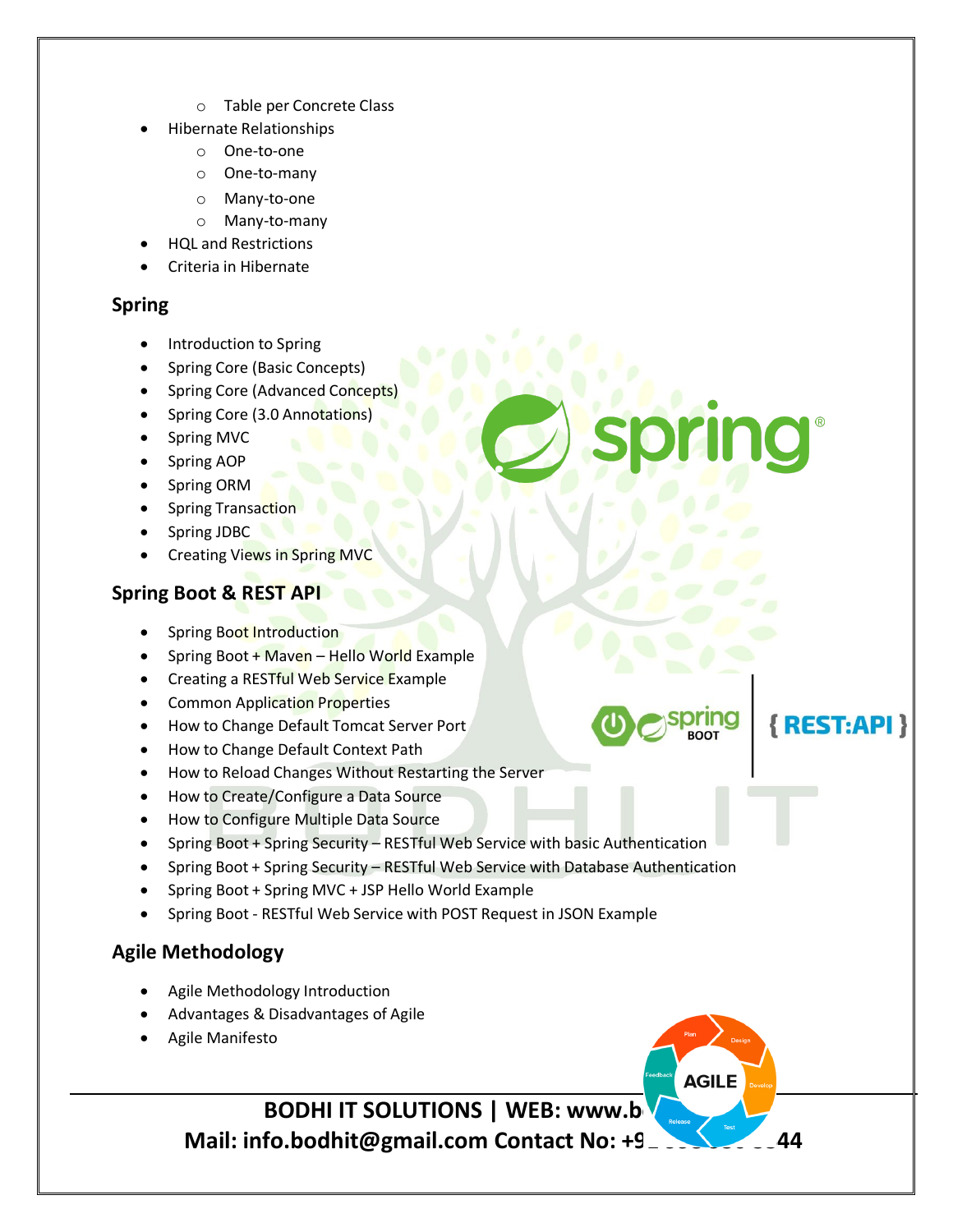- Agile Characteristics
- Agile SDLC
- Agile Scrum
- Agile Daily stand-up
- Product Management

## **Tools**

- Maven
- JUnit
- Log4J
- GitHub
- Jira

## **Databases**

- MongoDB
- MySQL

# **UI Technologies**

- Html
- JavaScript
- TypeScript
- Angular

## **Softwares required**

- JDK 1.8
- Eclipse
- Apache tomcat
- MySQL database





**Mayen** 

**GitHub** 

MySI

**ŸJIRA** 

mongoDB.

**JGULA** 

MySQl

Apache LOG4J

**BODHI IT SOLUTIONS | WEB: www.bodhit.in Mail: info.bodhit@gmail.com Contact No: +91 998 930 3344**